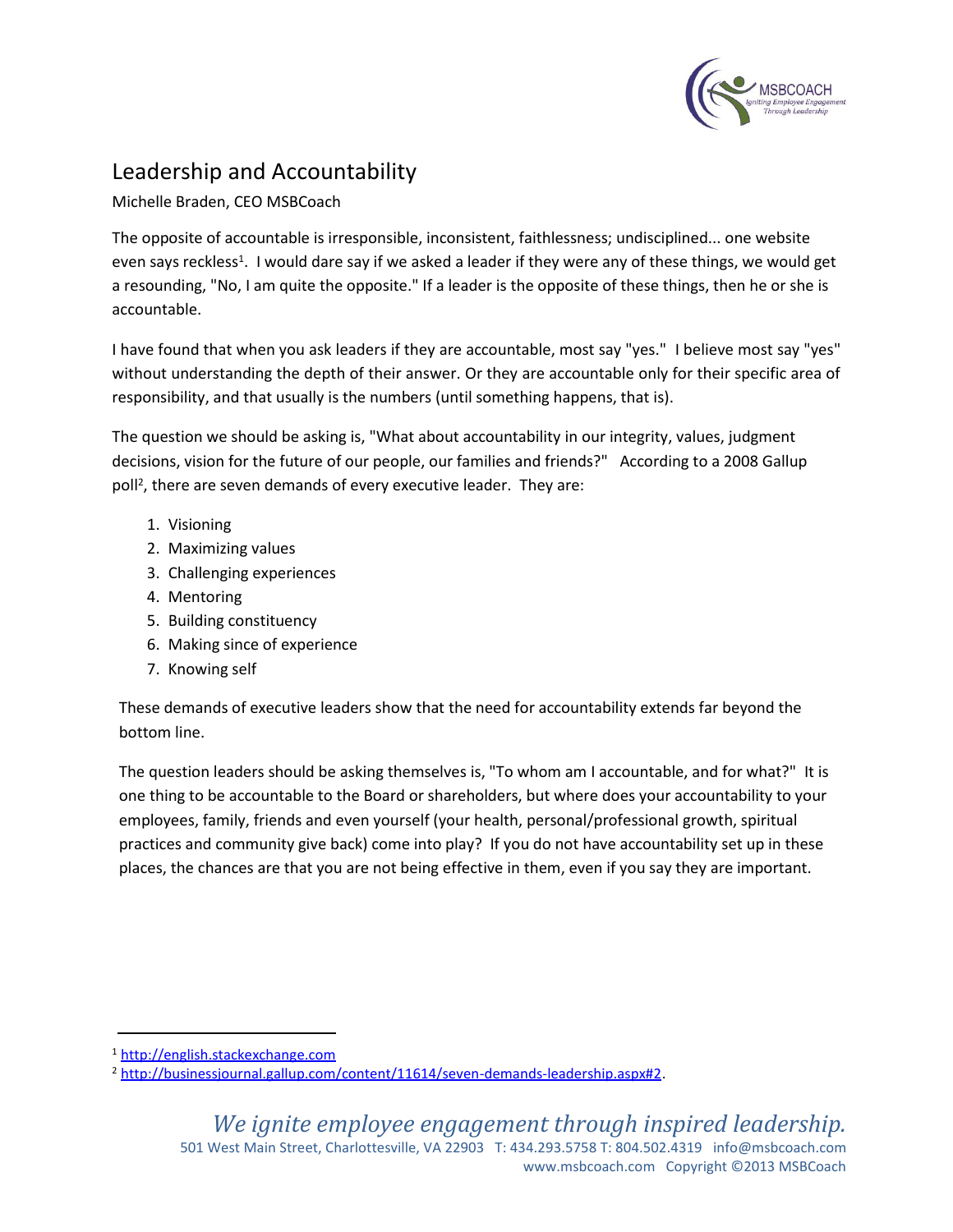

Below are some steps to follow to create accountability for yourself:

- 1. Identify your top five values
- 2. Ask yourself if you are living 100% into these values not 99%, 100%
- 3. If you are not living 100% into any of the values listed, remove it from the list (To thine own self be true)
- 4. Write your values on a card and keep them in your wallet
- 5. Every time you are questioning yourself and/or a decision you are making, pull out your values card and make sure your decision lines up with your values
- 6. Share your value list with at least one other person with whom you share a mutual respect, and ask them to hold you accountable for these values

Below are some steps to create accountability for yourself within your organization:

- 1. Identify how your values line up and show up in your current position
- 2. Identify how your values can be or have been challenged. Have you compromised your values before? How will you ensure you will not compromise them again?
- 3. Identify how your values show up in your leadership. Do you move to judgment if people do not have the same values as you and, if so, are you OK with that?
- 4. Who will be your accountability partner to make sure you are living your values in your leadership at work?

Below are some steps to create accountability for yourself within family and friends:

- 1. How do I want my values to show up with my family?
- 2. How have I been inconsistent? Anything I value I should invest my time, talent and money in.
- 3. Have I compromised my values in the past with my family and/or friends?
- 4. How will I ensure not to do this again?
- 5. Who will be my accountability partner to make sure I am living my values with my family?

I could keep going with these lists to include your health, community involvement, spiritual practices, etc.; however, I believe you see the patterns. The important aspect to keep foremost in your mind is to clarify what you want, how your values play into what you want, and then who (including yourself) will hold you accountable to what you have identified.

Accountability makes us better; it makes us more confident. It is important as a leader that we do not only have accountability in the areas the board says we have to have them. A truly authentic leader is accountable on all aspects. According to dictionary.com<sup>3</sup>, accountable is defined as "responsible to someone for some action; answerable; or "able to be explained". Ask yourself primarily, "Are you accountable to yourself?" Do your actions and behaviors (even those no one knows about) line up

*We ignite employee engagement through inspired leadership.* 501 West Main Street, Charlottesville, VA 22903 T: 434.293.5758 T: 804.502.4319 info@msbcoach.com www.msbcoach.com Copyright ©2013 MSBCoach